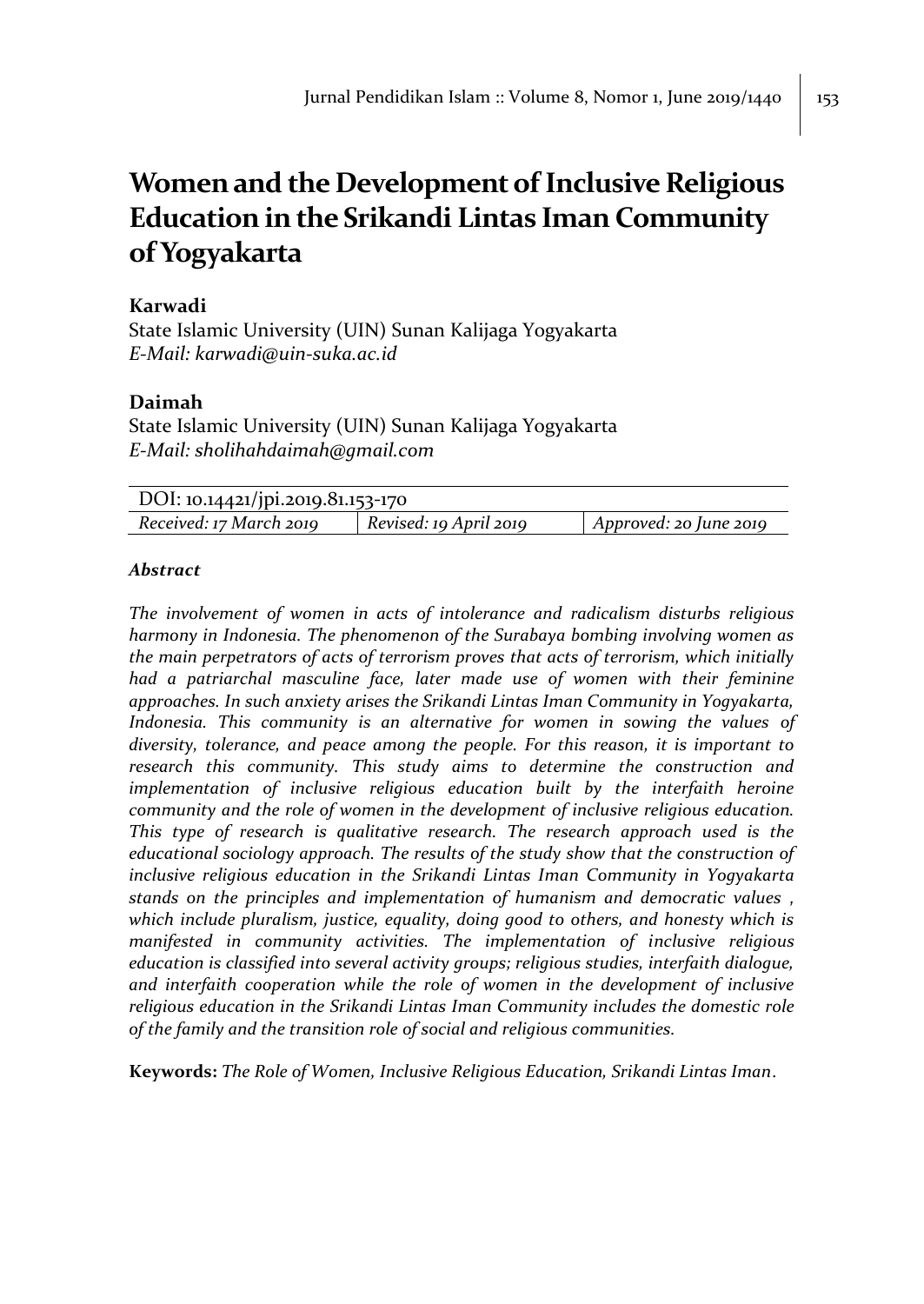#### $_{154}$  Karwadi, Daimah

*Women and the Development of Inclusive Religious Education in the Srikandi Lintas Iman Community of Yogyakarta* DOI : 10.14421/jpi.2019.81. 153-170

#### **Abstrak**

*Keterlibatan perempuan dalam aksi-aksi intoleransi dan radikalisme meresahkan kerukunan umat beragama di Indonesia. Fenomena bom Surabaya yang melibatkan perempuan sebagai pelaku utama aksi terorisme membuktikan bahwa aksi terorisme yang awalnya berwajah maskulin patriarki, belakangan memanfaatkan perempuan dengan pendekatan feminimnya. Ditengah kegelisahan tersebut muncul Komunitas Srikandi Lintas Iman di Yogyakarta, Indonesia. Komunitas ini menjadi alternative bagi perempuan dalam menyemai nilai-nilai keberagaman, toleransi dan perdamaian di kalangan masyarakat. Untuk itu maka penting dilakukan peneltian terhadap Komunitas ini. Penelitian ini bertujuan untuk mengetahui konstruksi dan impelementasi pendidikan agama inklusif yang dibangun oleh Komunitas srikandi lintas iman dan peran perempuan terhadap pengembangan pendidikan agama inklusif. Jenis penelitian ini merupakan penelitian kualitatif. Pendekatan penelitian yang digunakan adalah pendekatan sosiologi pendidikan. Hasil penelitian menunjukkan bahwa konstruksi pendidikan agama inklusif Komunitas Srikandi Lintas Iman Yogyakarta adalah berdiri di atas prinsip dan implementasi dari nilai humanisme dan demokratis yang meliputi pluralisme, keadilan, kesetaraan, berbuat baik terhadap sesama, serta kejujuran yang diwujudkan dalam kegiatan bermasyarakat. Implementasi pendidikan agama inklusi diklasifikasikan menjadi beberapa kelompok kegiatan; studi-studi agama, dialog lintas iman, dan kerja sama antar agama. Sedangkan peran perempuan dalam pengembangan pendidikan agama yang inklusif dalam Komunitas Srikandi Lintas Iman meliputi peran domestik keluarga dan peran transisi masyarakat sosial beragama.* 

**Kata Kunci:** *Peran Perempuan, Pendidikan Agama Inklusif, Srikandi Lintas Iman.*

## **Introduction**

In the last decade, the involvement of women in acts of terrorism is a bad record in the history of women in Indonesia. The domestic role of women has been able to influence the mindset and behavior of children in carrying out these anarchist actions. It becomes urgent to equip Inclusive Religious Education to the community, especially to women as the first school for children and families. Inclusive religious education is defined as open religious education, which recognizes the existence of truth values in other religions for the sake of harmony and peace of the people.

Religious education which not only introduces the religious doctrines that it follows but also invites its followers to live and understand the social visions of humanity in the teaching of the religion. This inclusive religious education has a significant role in dealing with multicultural-pluralism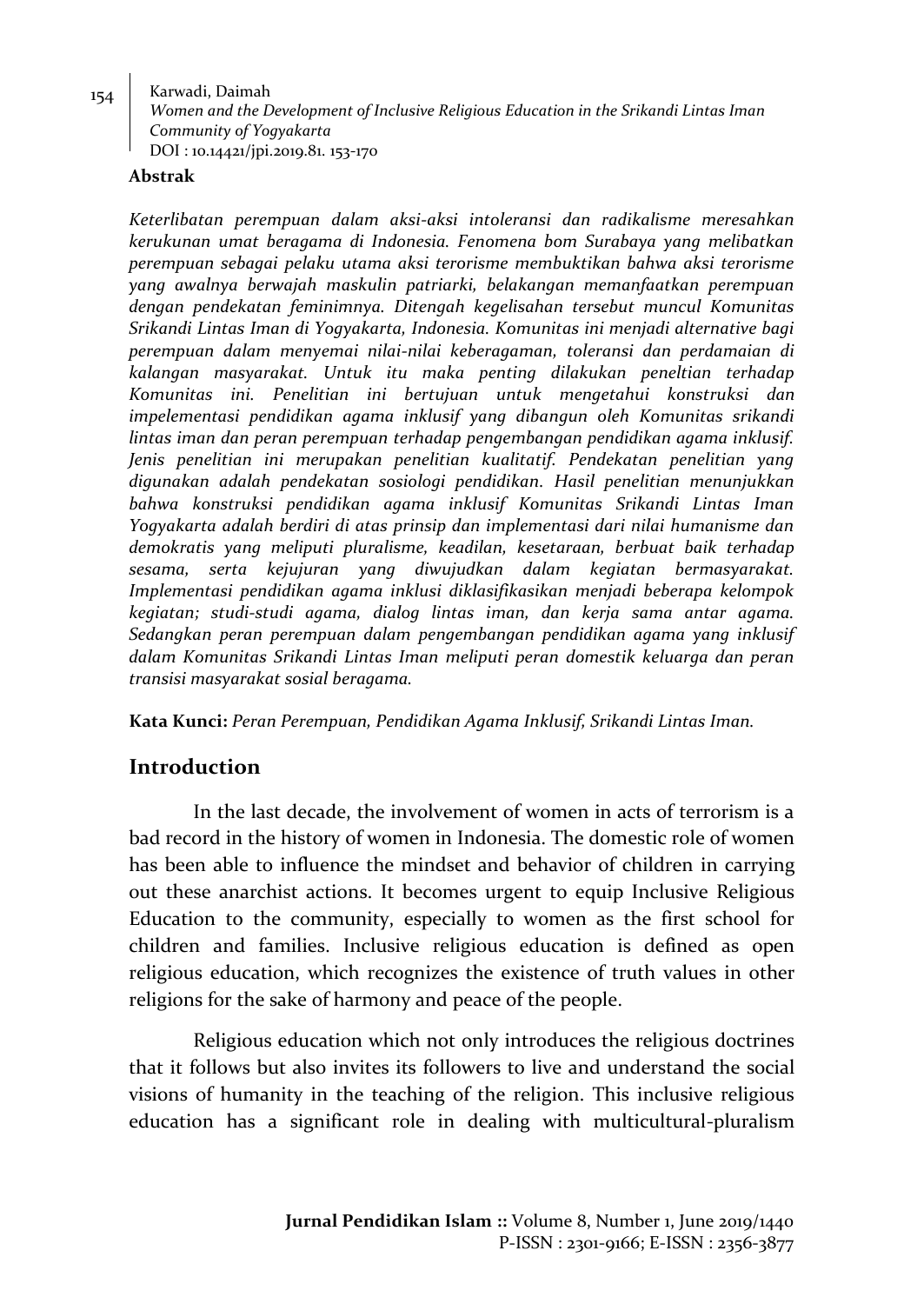problems so that people of different religions are not stagnant in viewing nationality exclusively-parochialistically <sup>1</sup>. The inclusive nature of the teachings is expected to be able to answer global issues such as humanism, pluralism, gender, and so on.

The role of women does have its context. In Pakistan, the development of women's studies is still struggling in the area of increasing women's honor<sup>2</sup>. ven worse, as explained by Alam et al. that women in Bangladesh have not been able to actualize themselves well. They are only considered as agricultural assistants rather than referred to as farmers. Amid the conditions, the Srikandi Lintas Iman Community Yogyakarta was present. They are one of the interfaith activist institutions in Yogyakarta, engaged in community empowerment, especially for peace. The community that stands on the awareness of women in building harmony, harmony, comfort, justice, and peace in the pluralistic life of Yogyakarta society. Srikandi Lintas Iman or commonly known as Srili stands for the care of women of interfaith who live in Yogyakarta to share and exchange ideas and interfaith activities to manage religious and socio-cultural diversity in society<sup>3</sup>. Srili Yogyakarta was formed in 2015 under the coordination of Wiwin Siti Aminah.

Women who in terms of social status are still seen as the second class, but Srikandi Lintas Iman can prove that not only men can carry out social activities across faiths. Even the Wahid Foundation survey results, as published by Media Indonesia, say that Indonesian women have the potential to be agents of 'peacemakers.' The survey results stated that 80.7% of Indonesian women agreed to the right of freedom in carrying out religious rituals and their beliefs. Also, women (80.8%) will not be willing to be radical compared to men  $(76.7%)$ , and women who tend to be intolerant  $(55%)$  are less in number than men (59.2%). Women (53.3%) also had fewer dislikes than men (60.3%). This was also confirmed by Wiwin Siti Aminah - the head of Srikandi Lintas Iman Yogyakarta - that women have a synergistic role in building peace.

 $\overline{a}$ <sup>1</sup> Nurcholis Madjid, *Islam, Doktrin Dan Peradaban* (Jakarta: Yayasan Wakaf Paramadina, 1992).

<sup>&</sup>lt;sup>2</sup> Anam Fatima, "Representations of Women' s Role in Pakistan: A Critical Analysis through Drama Serials," *Journal of International Women's Studies* 20, no. 3 (2019).

<sup>3</sup> Srikandi Lintas Iman, "Profil Srikandi Lintas Iman Yogyakarta - Srikandi Lintas Iman," 2017.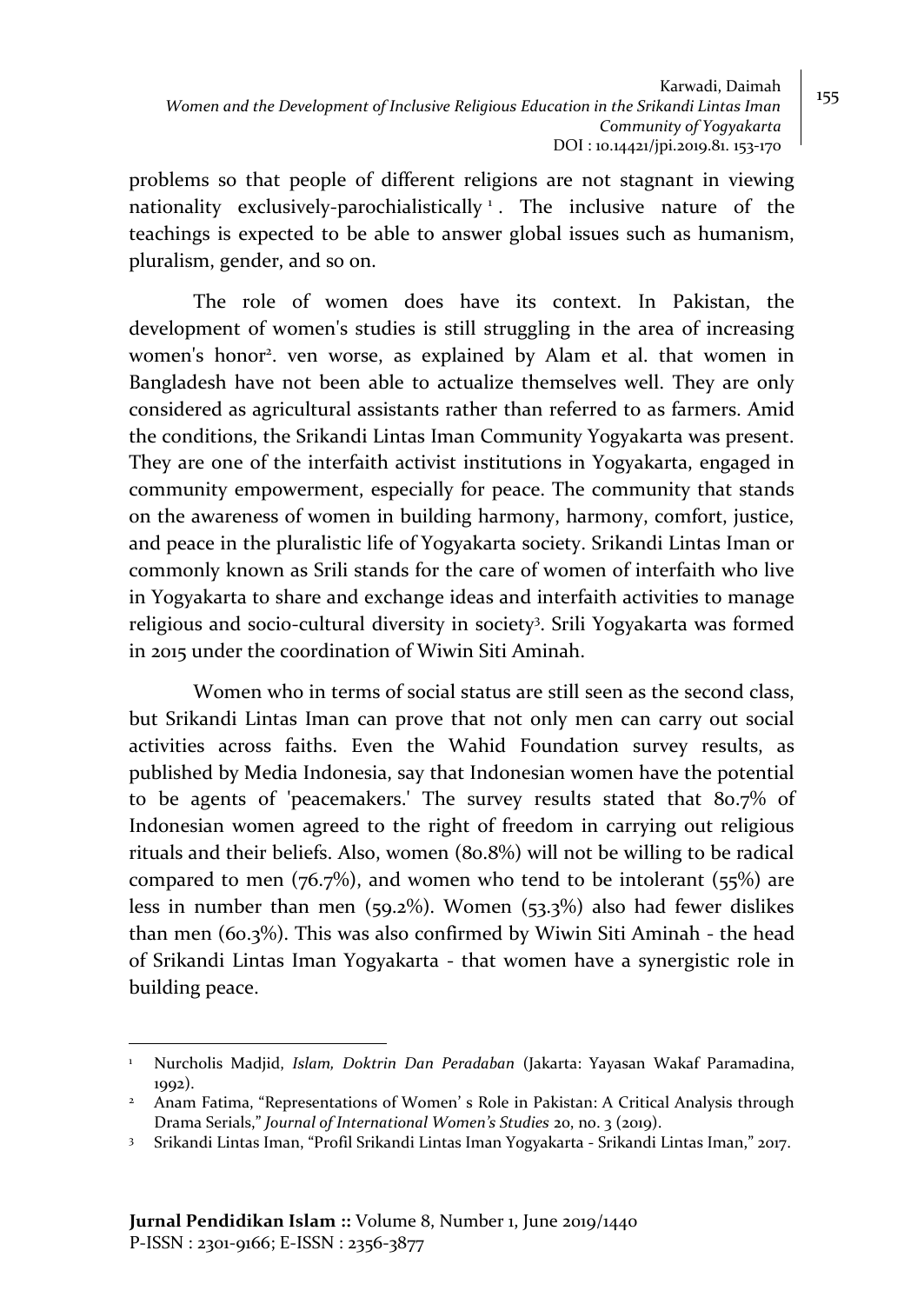$\overline{a}$ 

*Women and the Development of Inclusive Religious Education in the Srikandi Lintas Iman Community of Yogyakarta* DOI : 10.14421/jpi.2019.81. 153-170

The role of women as peacemakers is not always a step in strategic political positions. Another view put forward by Sharma is that women's public sphere is instead obtained from community welfare services, legal reform, and traditional authority<sup>4</sup> . Women must be able to develop their abilities in reconstructing conditions that are more inclined to patriarchy<sup>5</sup>. With the emergence of the interfaith women's community, it is expected to be able to become an alternative for women in sowing the values of diversity, tolerance, and peace in a society where the repositioning of domestic and public women is important to do a review.

Departing from this background, it is important to know and understand the construction and implementation of inclusive religious education developed by the Srikandi Lintas Iman Community and the role of women in the development of inclusive religious education. This type of research is qualitative research. The research approach used is the educational sociology approach.

# **Construction of Inclusive Religious Education in the Srikandi Lintas Iman Community**

Religious education is learning that talks about religious issues, both divinity and those related to humans with other humans, tolerance and religious harmony, and love for each other<sup>6</sup>. Glock and Stark, as quoted by Djamaludin Ancok, stated that there are five dimensions in religious religion. These dimensions include (1) dimensions of belief/faith (ideological), (2) dimensions of worship or religious practices (ritual), (3) dimensions of appreciation (experimental), (4) dimensions of experience (consequential) and (5) dimension of religious understanding (intellect)<sup>7</sup> .

Inclusive religious education in the Cross-Faith Community of Srikandi is an implementation process of interfaith dialogue to become a

<sup>4</sup> G. Amarjit Sharma, "Politics of the Informal: Women's Associational Life and Public Space in the Hills of Manipur - PRIO," *Economic and Political Weekly* 53, no. 8 (2018): 48–55.

<sup>5</sup> Pinar Tank, "Kurdish Women in Rojava: From Resistance to Reconstruction," *Welt Des Islams* 57, no. 3–4 (2017): 404–28, doi:10.1163/15700607-05734p07.

<sup>6</sup> Imron Rosyidi, *Pendidikan Berparadigma Inklusif : Upaya Memadukan Pengokohan Akidah Dengan Pengambangan Sikap Toleransi Dan Kerukunan* (Malang: UIN Malang Press, 2009).

<sup>7</sup> Djamaludin Ancok, *Psikologi Islam : Solusi Islam Atas Problem-Problem Psikologi* (Yogyakarta: Pustaka Pelajar, 1995).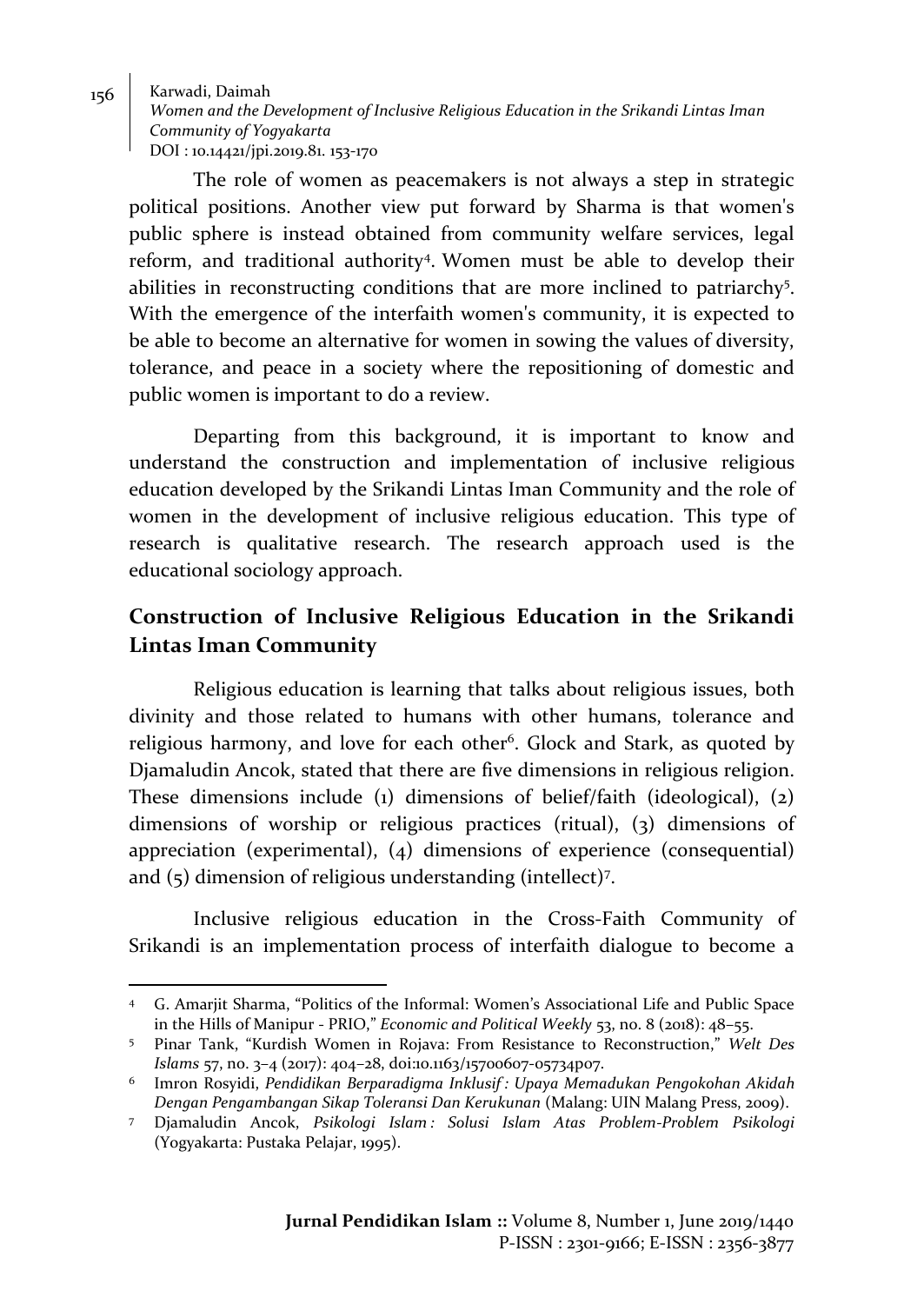Karwadi, Daimah *Women and the Development of Inclusive Religious Education in the Srikandi Lintas Iman Community of Yogyakarta* DOI : 10.14421/jpi.2019.81. 153-170

human being who better understands the other topics that accompany it, by then bringing the dialogue into social life. Inclusive religious education in Indonesia must use the "at" and "beyond" the wall models. This model can be used to face the multiculturalism challenges it faces. Both of these models will help students to accept, respect, and appreciate religious differences. Religious education is directed not to antagonize adherents of other religions. Religious education must be directed to face poverty, corruption and ignorance, violence, and so on. Religious education must be directed to direct life to be more advanced and progressive.

Srikandi Lintas Iman also emphasized the urgency of the government in maintaining the peace of religious communities in Indonesia. There are several possible relationships between religion and power (government). Both of these processes are referred to by Max Weber as hierocracy and caesaropapism. Unity of political and religious power is possible in social teachings that do not distinguish between the powers of both $^8$ .

Inclusive religious education is interpreted as education that introduces religion from a social perspective with the main goal of living together, namely to understand the essence of religion not only as a ritual but also from its social perspective. Inclusive religious education is intended to spread religious missions to the closest people without feeling better than other religions<sup>9</sup> . Religious understanding, which is understood to be limited to ritual worship alone, it is feared it will lead to prejudice that considers his religion better than other religions. To be able to form inclusive religious attitudes, it is necessary to improve prejudices against other religions<sup>10</sup>, by getting to know each other, having dialogues, and making friends with others. It is interesting to read what Elbelazi et al. How to bring about inclusive religious education in America. Research shows that poetry can heal and empower Muslim women in America who receive cultural dominance from "the others".

<sup>8</sup> Nor Hasan, "Agama Dan Kekuasaan Politik Negara," *KARSA: Jurnal Sosial Dan Budaya Keislaman* 22, no. 2 (March 12, 2015): 260, doi:10.19105/karsa.v22i2.532.

<sup>9</sup> Interview with Nofa Safitri, At Sanata Dharma Library, 2018.

<sup>10</sup> Elga Sarapung, "Pelatihan Kader Perdamaian Pemuda Gereja, Pemuda Lintas Iman Dan Budaya Di DIY," 2019.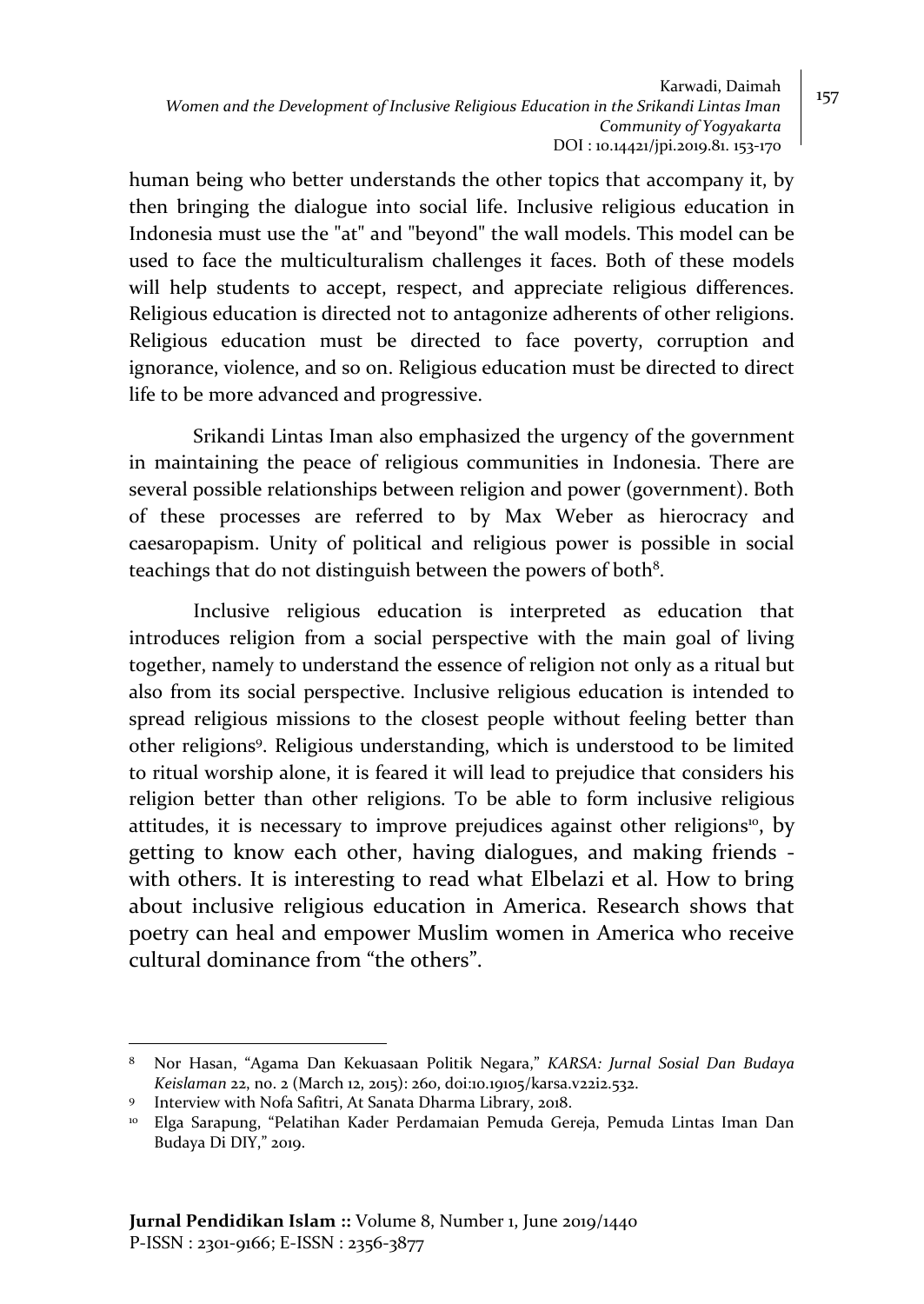$\overline{a}$ 

*Women and the Development of Inclusive Religious Education in the Srikandi Lintas Iman Community of Yogyakarta* DOI : 10.14421/jpi.2019.81. 153-170

Michael Grimmit in Elihami classifies the meaning of religious education into several types. According to him, religious education can be divided into 3 meanings, namely 'studying religion', 'learning about religion', and 'learning from religion'. First, study religion. Religious education as religious learning means that there is a transmission of beliefs, culture, and values of religiosity from one generation to the next. According to this view, the function of religious education is as devotion and transformation of certain religious values and traditions (multicultural). Second, learn about religion. Religious education as 'learning about religion' means that studying religion objectively and descriptively, that is, not only accepting religious values but also as a form of religious teaching that is in line with certain religious beliefs. Third, learn from religion. Religious education as 'learning from religion' refers to the following assumptions: What are the advantages for individuals who study religion; How to contribute to religion to overcome human problems, and how religion can shape the character/character in society. Based on the above classification Grimmit argues with 'religious education as learning from religion.' Thus, people will still try to look for religious values, especially those related to multiculturalist-pluralist realities and religious diversity<sup>11</sup>.

From a Christian perspective, Paul F. Knitter distinguishes the concept of diversity into two types, namely exclusiveness, and inclusivism. First, according to the exclusivism group, adultery against God is when believing the truth or the power of the savior of a religion or religious leaders. Exclusivism groups dialogue with adherents of other religions is an invitation to repent and follow the religion that is believed by them. They also have the belief that God has a goal to change and gather the world's religions into a unity<sup>12</sup>.

The inclusive group is of the view that the existence of religions in the world - apart from its distortion is a means of God's love and presence. The theological basis of the inclusive model is their view of understanding Jesus Christ. Many of them think that the Lord Jesus is constitutive of the salvation

<sup>&</sup>lt;sup>11</sup> Elihami, "The Challenge of Religious Education in Indonesia Multiculturalism," *Journal of Education and Human Development* 5, no. 4 (2016).

<sup>12</sup> Paul Knitter, F, *One Earth Many Religion: Multifaith Dialogue & Global Responsibility* (Jakarta: Gunung Mulia, 2003).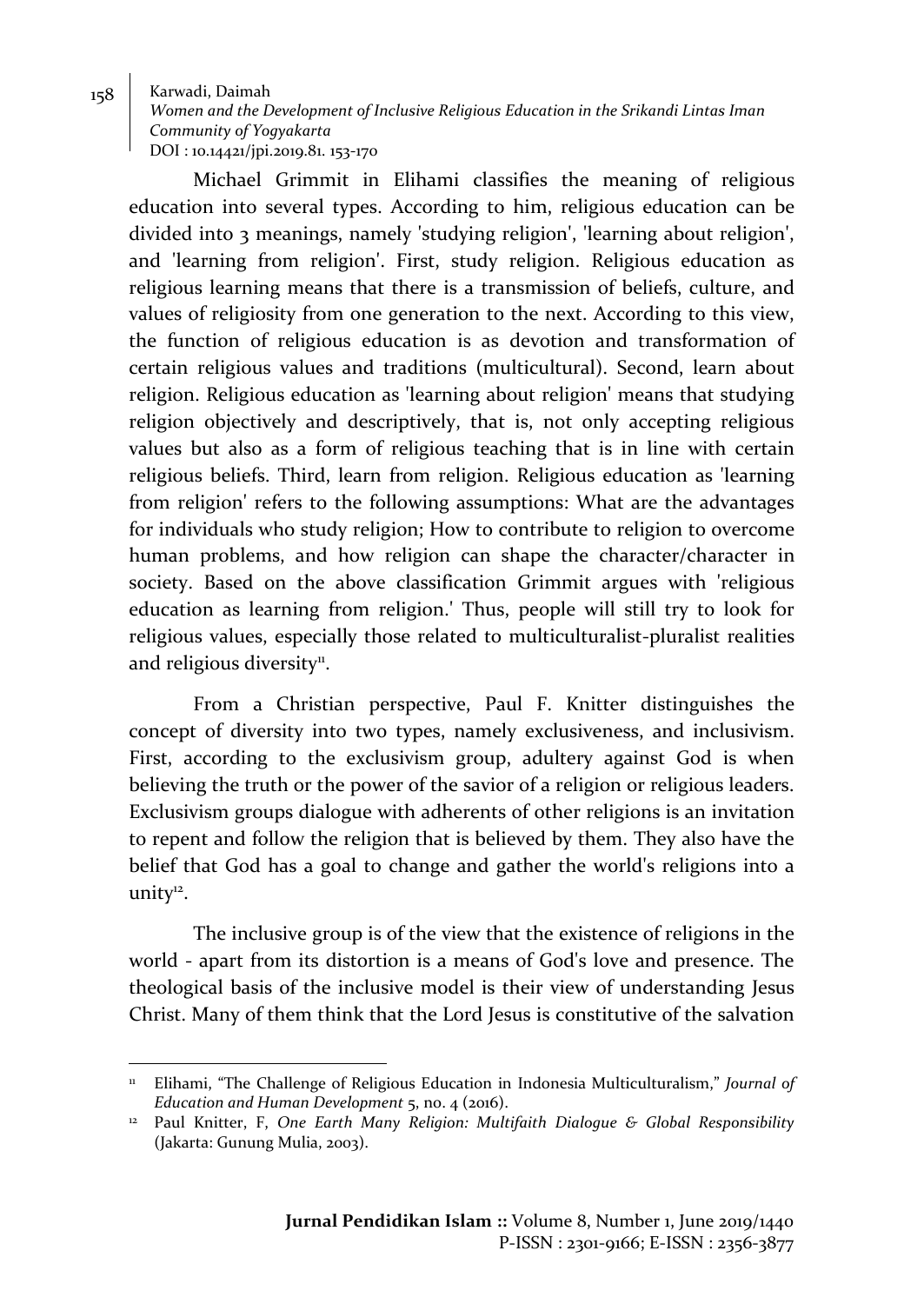of the people, meaning that the will of God of absolutes and the gift of salvation has been done or made possible by the life, death, and resurrection of the Lord Jesus. Therefore, whatever truth in other religions is "anonymously Christian".

Other inclusive see Jesus as a representative (representative) truth and love of God the Savior. He does not cause God's love to exist because love is a manifestation of the manifestation of God's existence, but the Lord Jesus revealed and manifested His love and therefore represents the love of God that saves fully in human life. Although such "sectarian" inclusive are reluctant to talk about Buddhists as anonymous Christians, they tend to regard Buddhists as "potential Christians"; that is, what Buddhists have gained through transformative or representative truth is best represented by and therefore gained fullness, in Jesus Christ<sup>13</sup>.

From an Islamic perspective, the teachings on inclusivism have been taught by the Messenger of Allah. When he led the city of Medina. Medina is one concrete example of the harmony of the life of the nation and religious life. The Madaniah Charter - borrowing the term democracy - is a consensus of an association between various groups, namely between races, tribes, and even religions, which is the most democratic. The Medina Charter teaches the strongest basics in upholding a harmonious and harmonious pluralistmulticulturalist society. More than that, the importance of reconstruction and social convergence in the community to have a strong moral foundation and religious morality<sup>14</sup>.

The values of humanism and democracy, which include pluralism, justice, equality, doing good to others, as well as honesty that is manifested in community activities, become a force that can be developed. These values can accept opinions and other understandings that have a divine and human basis. It also can erase stereotypes, attitudes, and self-centered, individualistic, and exclusive views among members of the Srikandi Lintas Iman Community.

<sup>13</sup> Ibid.

<sup>14</sup> Lutfi Lukman Hakim, "Demokrasi Dalam Piagam Madinah," in *Demokrasi Madinah: Model Demokrasi Cara Rasulullah* (Jakarta: Republika, 2003).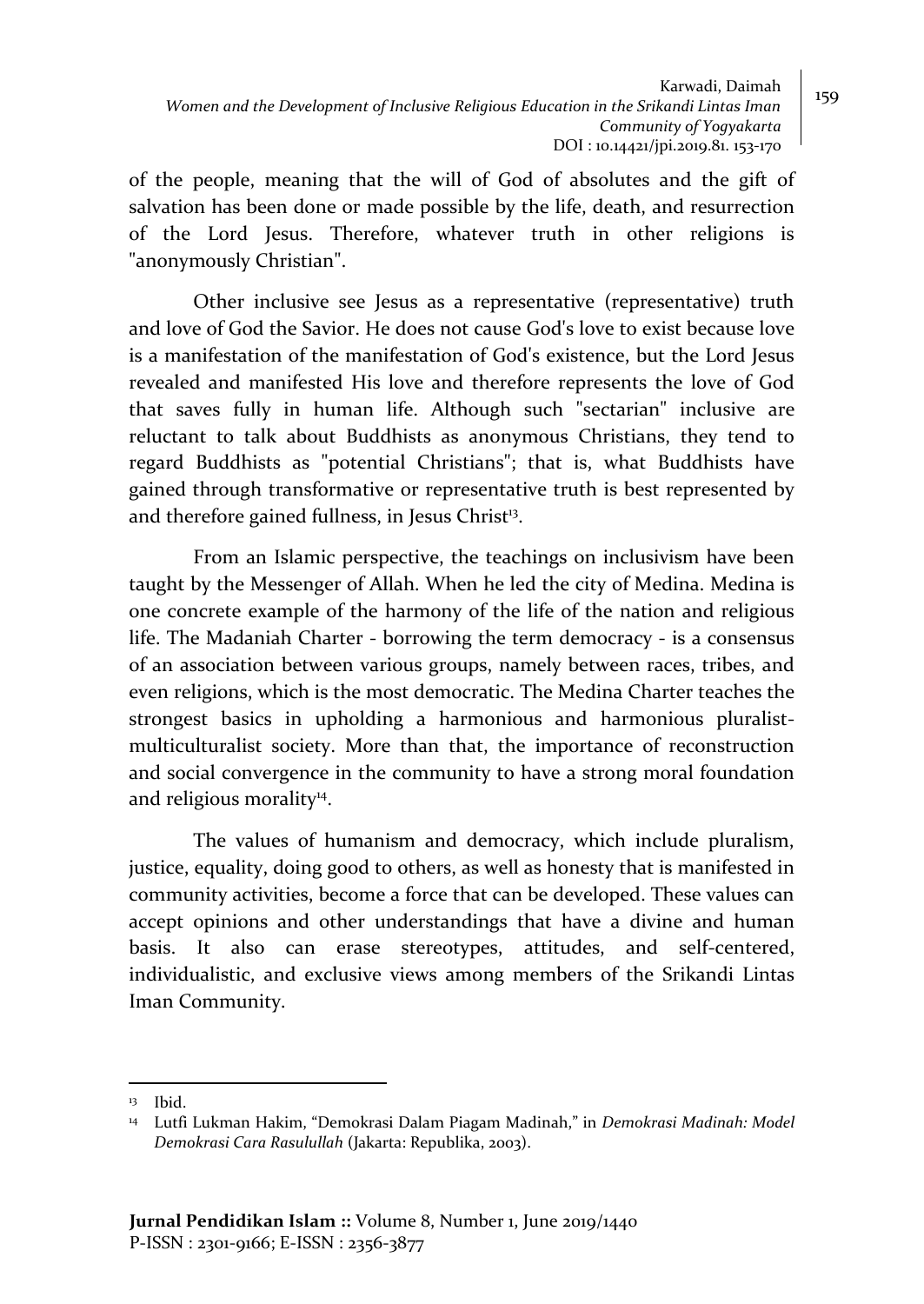160 | Karwadi, Daimah *Women and the Development of Inclusive Religious Education in the Srikandi Lintas Iman Community of Yogyakarta* DOI : 10.14421/jpi.2019.81. 153-170

# **Implementation of Inclusive Religious Education in the Srikandi Lintas Iman Community**

Amin Abdullah said that each religion has typical values that are not shared by other religions. This value is called the particular value. Also, each religion has a universal value that can be trusted by all religions. Discussions about multiculturalism do not have the potential to erase specific principles from religion, because this is something that is not possible. However, the discourse is limited to trying to keep the special value in the position of the exclusive locus<sup>15</sup>.

Whereas for some people who do not believe in these special values, universal values are applied. Thus, the exclusivity of the values of certain religions, moreover, the specificity of religious rituals, is only applied to followers of that religion alone, and there is no compulsion for adherents of other religions. In dealing with other religions, values that must be applied are general or universal in the form of human values, equality, justice, kindness towards others, honesty, and so on<sup>16</sup>. Universal values are then implemented in activities Srikandi Lintas Iman Yogyakarta.

There are three stages in the implementation of inclusive religious education in the Srikandi Lintas Iman Community, namely planning, implementation, and evaluation. Wening Fikriyati said that all Srikandi Lintas Iman activities are an implementation of inclusive religious education. The series of activities is a process to foster inclusive attitudes for all members of the Srikandi Lintas Iman<sup>17</sup>.

First is the planning stage. In this stage, it starts with the planning contained in the vision and mission of the organization. This vision and mission contain a logical framework that will guide the organization's journey. The Srikandi Lintas Iman Community has four main missions, namely (1) Strengthening the bonds of brotherhood among members of the Srikandi Lintas Faith, (2) Building and increasing the capacity of members and the Community for interfaith dialogue and cooperation, (3) Developing

<sup>15</sup> M. Ainul Yaqin, *Pendidikan Multikultural : Cross-Cultural Understanding Untuk Demokrasi Dan Keadilan* (Yogyakarta: Pilar Media, 2005).

<sup>&</sup>lt;sup>16</sup> Ibid.

<sup>17</sup> Interview with Wening Fikriyati, "Head Officer," 2018.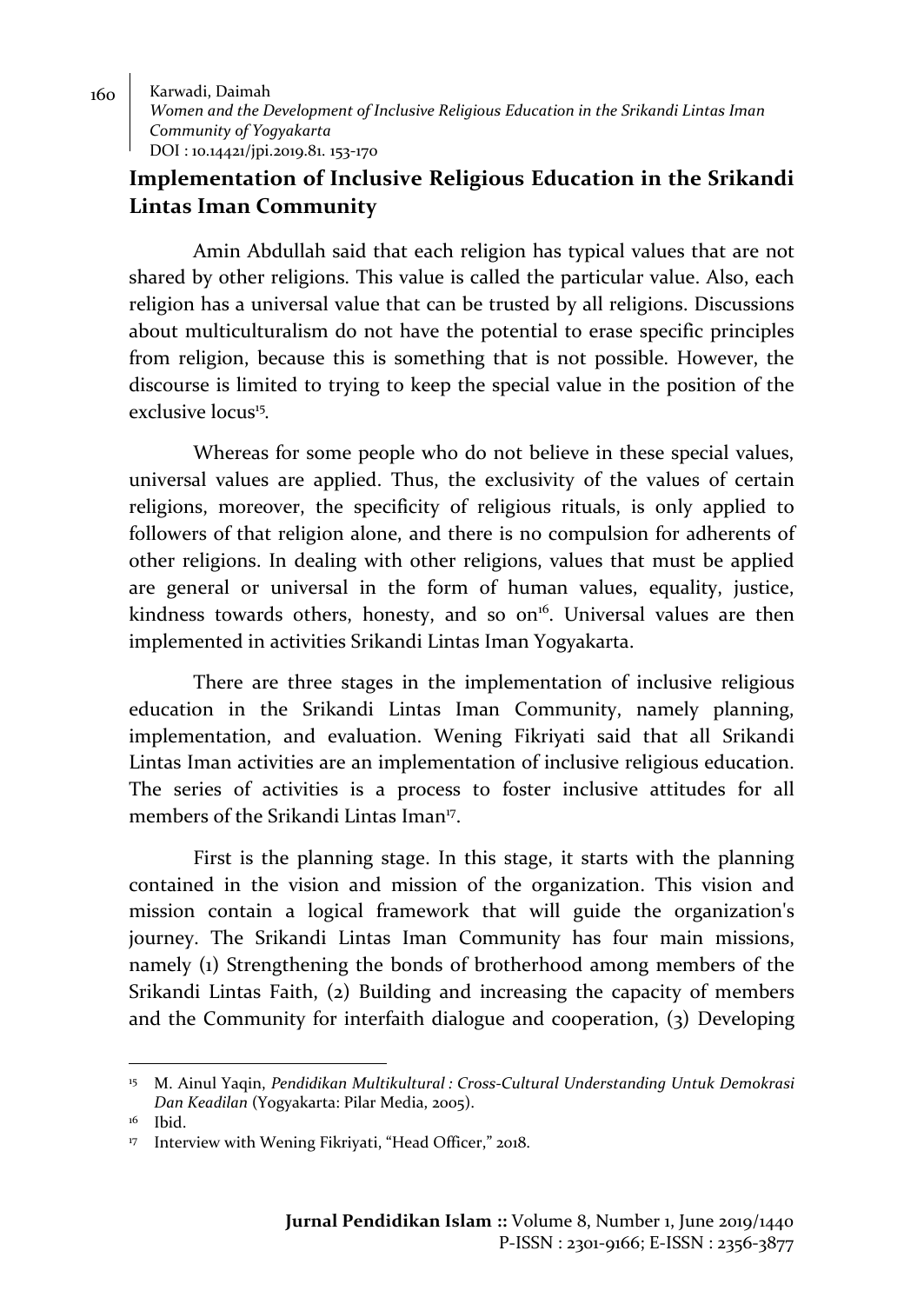and strengthening members and cross networks faith, and (4) Responding to social problems, especially issues of women and children, through alternative activities, critical education and adult education. <sup>18</sup> The vision and mission are translated into four divisions consisting of the Study Division, the Media and Network Division, the Empowerment Division, and the Fundraising Division*.*

Second is the implementation phase. The implementation of inclusive religious education in the Cross-Faith Community can be classified into three groups, namely religious studies, interfaith dialogue, and interfaith cooperation.

1. Religious Studies

The study of religions is directed to the interests of publicity in the sense that people must experience and deepen their religion and the religion of others, also for the sake of nationality in the sense of strengthening the pillars of religious harmony within the framework of fostering national stability and integrity<sup>19</sup>. Some of the activities carried out according to this classification such as matriculation (training activities to bring perspectives and knowledge of new members), Serial Study of Interfaith Dialogue Study in Indonesia, Interfaith Pilgrimage, Conflict Resolution Training, *Public Lecture The Role of Interfaith Women.*

2. Interfaith Dialogue

 $\overline{a}$ 

In contrast to the nature of da'wah, in dialogue between religious communities there is a spirit that a person has confidence in the truth and salvation offered by his religion, but at the same time respects the existence and freedom that exists in other religions. in dialogue, someone of different faiths wants to know the doctrines and practices taught by other religions, so that there are no claims of truth or claims of error of other religions. The interfaith dialogue in the Srikandi Lintas Iman program is aimed at improving prejudices that exist among religious believers, providing inclusive-multicultural insights and religious understanding to every member of the Community. It also aims to

<sup>18</sup> Team, "Document of Srikandi Lintas Iman Yogyakarta," 2018.

<sup>19</sup> Aksin Wijaya, *Visi Pluralis-Humanis Islam Faisal Ismail* (Jakarta: Dialektika, 2016).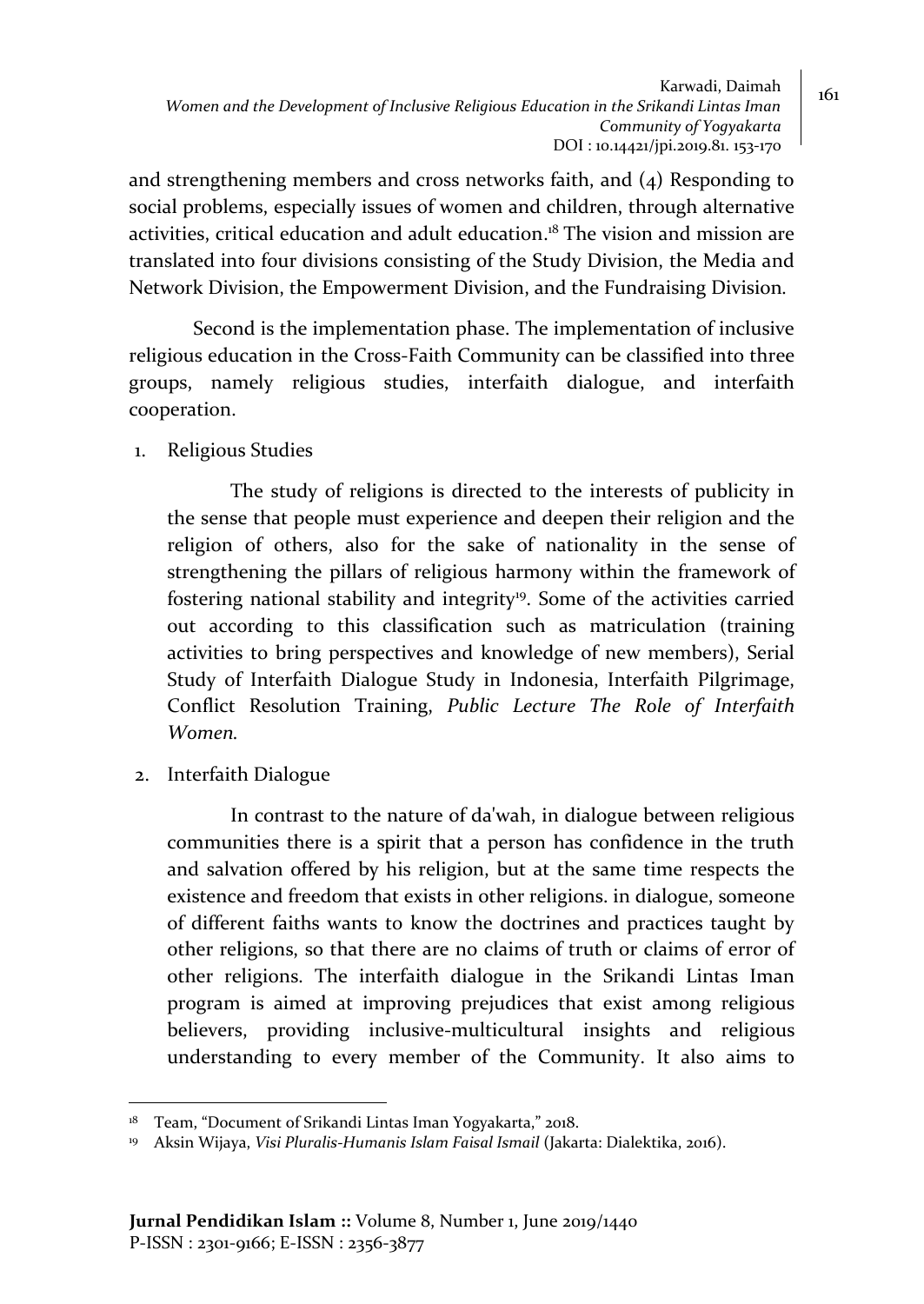*Women and the Development of Inclusive Religious Education in the Srikandi Lintas Iman Community of Yogyakarta* DOI : 10.14421/jpi.2019.81. 153-170

overcome the possibility of conflict to create harmony in religious life. Some interfaith dialogue activities that have been carried out are Interfaith Dialogue ST Catholic Church. Aloysius Gonzaga Mlati, Dialogue and Break Fasting with the Center for Peace Studies and Development (PSPP) Universitas Kristen Duta Wacana, and Church Youth, Interfaith Youth and Cultural Cadre Training in DIY.

3. Interfaith Cooperation

When each religious community already knows and respects the different beliefs and beliefs of their respective religions, it is necessary to carry out a follow-up in a more concrete direction, namely cooperation between religious communities for things that have something in common, which in the al-Qur'an is called "*kalimatun sawa*."<sup>20</sup> Such collaboration will create harmony and harmony in religious life, even though the dialogue partner's Religious Community is from another religion, living in harmony and peace with others. Some forms of interfaith heroine collaboration with other communities such as the Cross of Faith Srawung, Srikwandi Srikandi Lintas Iman, Social Service Petrus, and Paulus Minomartani, Christmas Open House 2018, Clean The City and visits to temples and convent.

The third is the evaluation stage. Srikandi Lintas Iman Community is not a formal institution as a school education institution, so there is no specific format/instrument in seeing its success. The Community Board does not directly evaluate the inclusive attitude towards each of its members. The Srikandi Lintas Iman Community does not carry out individual evaluations of its members, but rather the achievement of the work program it has compiled in the past year. Work program achievement which is an evaluation indicator. An evaluation of the work program is carried out by the Community management at the beginning of the year before the recruitment of new members

The development of inclusive religious education in the Srikandi Lintas Iman Community has been successful. This is seen from the perspective of the multiculturalism barometer, according to the Karuna

<sup>20</sup> Ibid.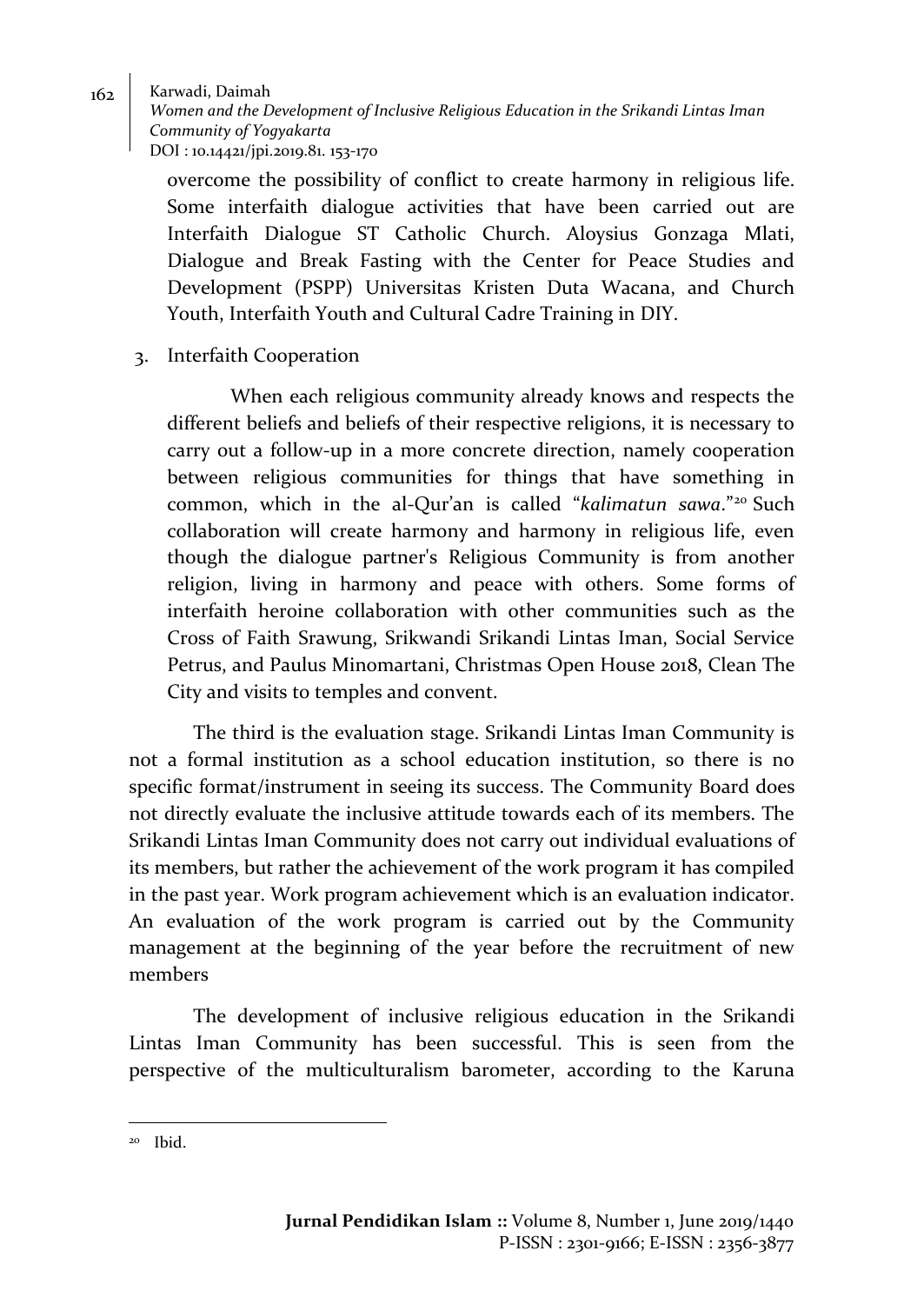Karwadi, Daimah  $\Big| 163$ *Women and the Development of Inclusive Religious Education in the Srikandi Lintas Iman Community of Yogyakarta* DOI : 10.14421/jpi.2019.81. 153-170

Center for Peacebuilding, which shows that almost all members of Srikandi Lintas Iman are at the sixth level of multiculturalism, namely at the stage of appreciation and difference, and celebrating plurality. This can be proven by the fact that many of each Srikandi Lintas Iman members do not only live in the same social environment, but they have mixed in a pluralist social life. For example, in terms of work, universities, as well as their involvement in the community.

| Multiculturalisme                              | Monoculturalisme                   |  |
|------------------------------------------------|------------------------------------|--|
| Coexist peacefully and co-existence            | Denial of equal status and access  |  |
|                                                | to other groups (restriction)      |  |
| Openness about the importance of other         | A view that considers other groups |  |
| groups (awareness)                             | inferior (de-humanization)         |  |
| Introduction to<br>while<br>other<br>groups    | Neglect of civil, political<br>and |  |
| conducting dialogue (mutual learning)          | economic rights (oppression)       |  |
| of other<br>Understanding<br>groups            | Assault and commit murder (the     |  |
| (understanding)                                | act of aggression)                 |  |
| Respect, acknowledge and contribute<br>to      | Organizing mass killings           |  |
| other groups (respect)                         |                                    |  |
| Appreciation for similarities and differences, | Extermination based on identity    |  |
| and celebrating<br>plurality<br>(value<br>and  | (genocide)                         |  |
| celebration)                                   |                                    |  |
|                                                |                                    |  |

### **Figure 1. Multiculturalism parameters**

# **The Role of Women in the Development of Inclusive Religious Education**

Talcott Parsons in Mansor Fakih states that structural functionalism states that society is part of an integrated system-be it education, religion, political structure to the family-and each of these sections seeks harmony in harmony (equilibrium). The integration occurred as a result of consensus. Non-normative patterns are believed to be able to form a turmoil. If this happens, each section will try to hurry to adapt and create a balance as before. Followers of this theory hold that society is evolutionary. So that conflicts that occur in society are not a function of social integration or a function of balance. Thus, integration and harmony are considered as functional, high-value, and must be implemented, in contrast to conflicts must be avoided. The status quo should be maintained. This theoretical view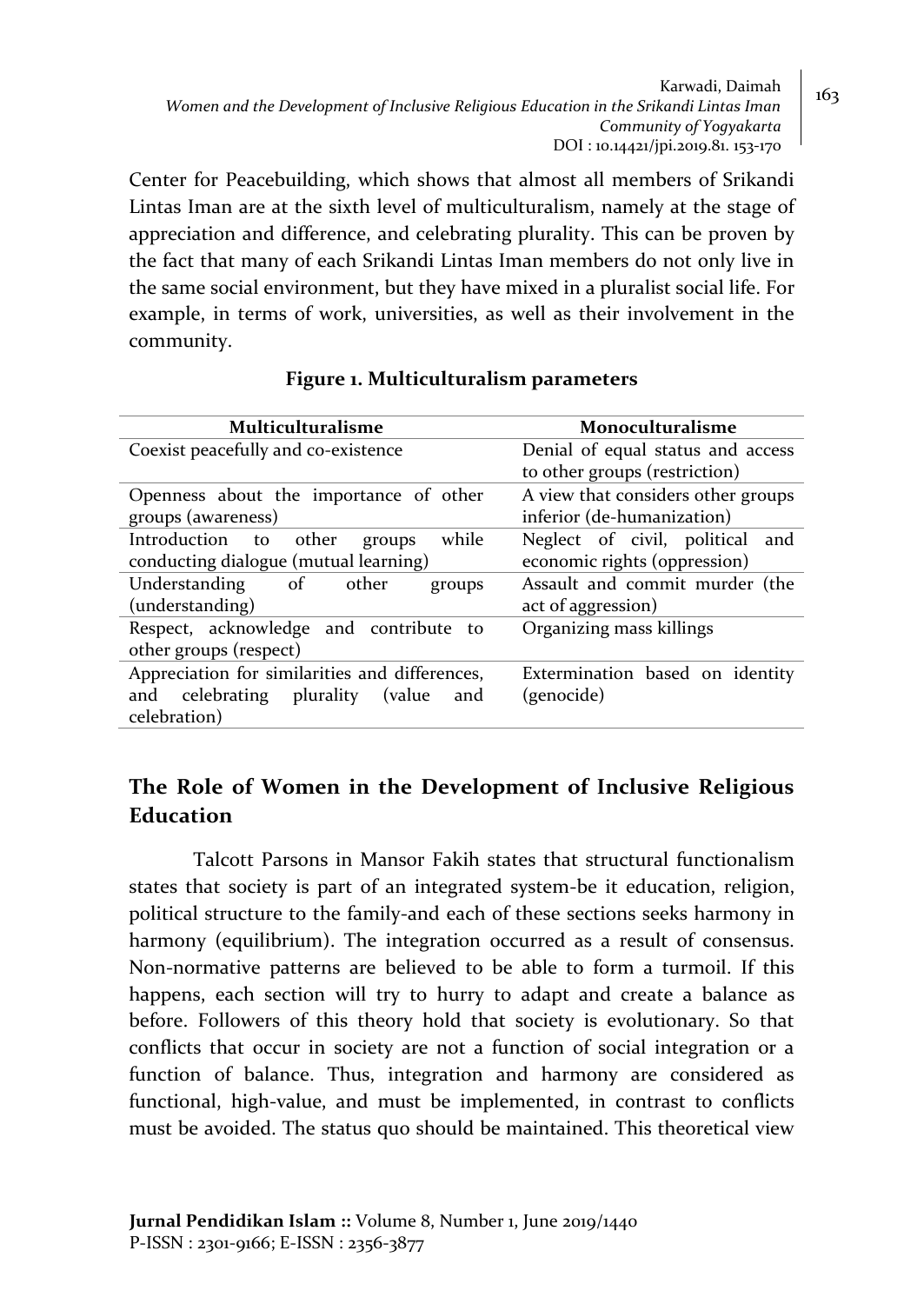$164$  Karwadi, Daimah *Women and the Development of Inclusive Religious Education in the Srikandi Lintas Iman Community of Yogyakarta* DOI : 10.14421/jpi.2019.81. 153-170

opposes efforts that can disrupt the status quo, including those relating to relations between men and women in community life.<sup>21</sup>

In social theory, John Scott, in Indah Ahdiah 'role' is an organized expectation that relates to a particular interaction and seeks a motivational orientation towards someone else. The meaning of 'role' can be explained as follows: (1) The role is interpreted as a dynamic aspect and has been patterned and is at the level of certain rights and obligations; 2) The role has a relationship to the status of individuals in the group and certain social conditions that are influenced by other individuals' expectations of the behavior that the individual should be manifesting; (3) In its implementation, the role is influenced by the image or image realized by the person. So that 'role' in all forms of culture related to a particular personal status; and (4) Evaluation of the diversity of a role concerning good values and also bad, high or low or many and little values. The gender role was given to a particular person or group in a society that is determined by their condition as a woman or man includes aspects of the assessment<sup>22</sup>. The status and rank of a person in society influence the role that will be carried out by him. In carrying out their role, women are confronted with the values determined by society for a woman; these values are sometimes discriminatory when faced with differences in gender types with men.

Srikandi Lintas Iman as a community that empowers women to make a major contribution to the process of developing inclusive religious education. The process of developing the values of inclusive religious education is realized in every behavior of its members, which then impacts the surrounding community. Women have a significant role in creating, caring for a harmonious, safe, and peaceful life in society.

Viewed from a social perspective, the role of women in the Cross-Faith Community of Srikandi can be categorized into two groups, namely the domestic role of women and the role of women's transition in religious, social life. Domestic roles include the role of women as a wife and also a mother

<sup>21</sup> Mansour Fakih, *Analisis Gender& Transmormasi Sosial* (Yogyakarta: Pustaka Pelajar, 1996).

<sup>22</sup> Indah Ahdiah, "Peran-Peran Perempuan Dalam Masyarakat," *Ahdiah, Indah. "Peran-Peran Perempuan Dalam Masyarakat." Jurnal Academica Fisip Untad 5, No. 4 (2013).Jurnal Academica Fisip Untad* 5, no. 4 (2013).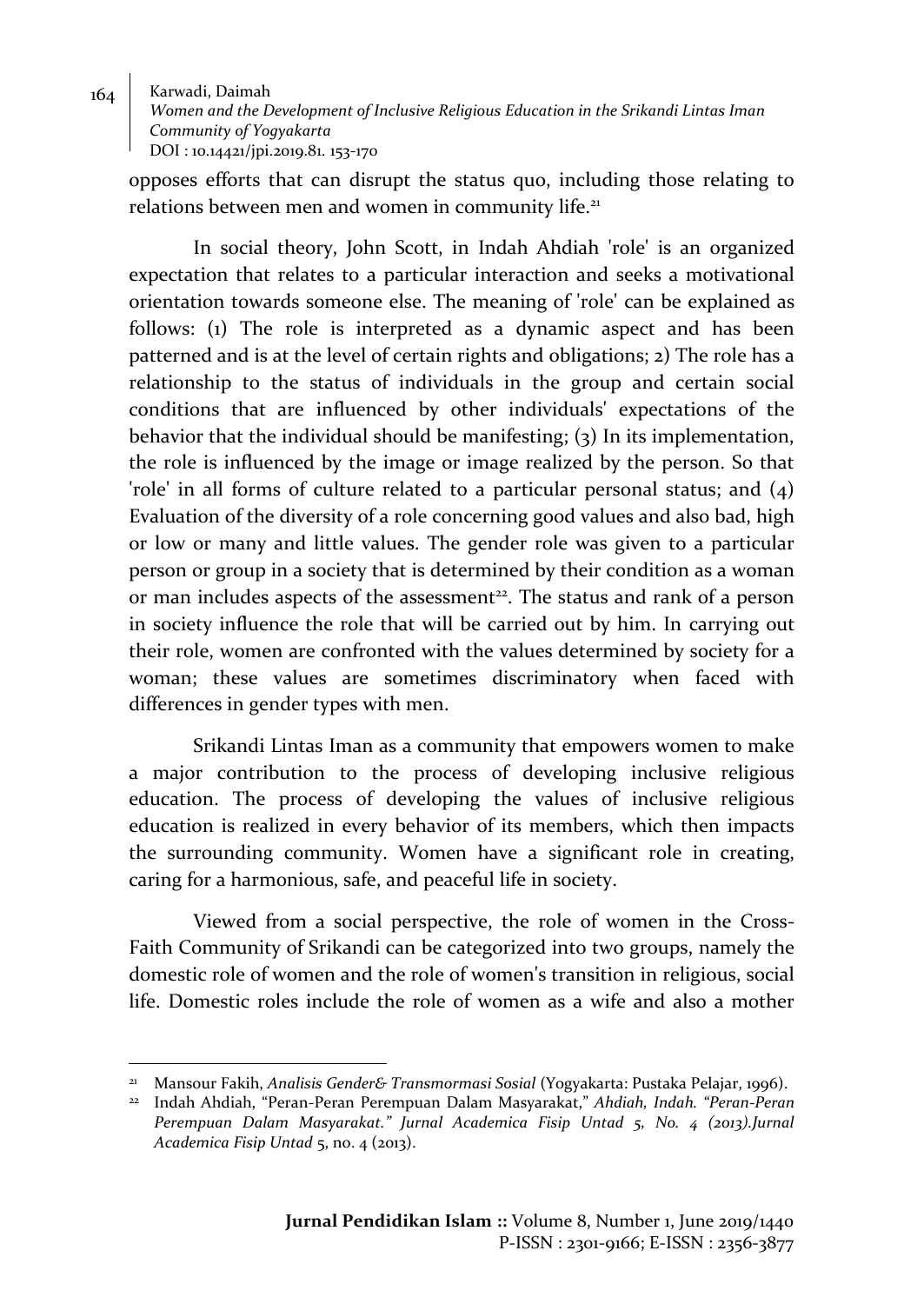who regulates the family. While the role of women's transition is the role of women as workers, citizens, and people who are the drivers of change.

1. The Domestic Role of Women

The process of religious education carried out in the family will greatly influence the formation of strong religious behavior. What they get from their family then they bring it to the surrounding social environment, such as in the environment of friends and small communities. The social agent who has the largest share in influencing the educational process of children in families is Mother. Mother is the first madrasa in the process of human education. When a mother is not right in guiding and internalizing morals (behavior) in children, then it can certainly be a bad start for the next generation. The role of a mother in educating and shaping a child's religious personality can be categorized into three important tasks, namely the Mother as meeting the needs of her children, the mother as an example of her children (imitation), and the mother as a motivator for the growth of her children.

This is the same as what was described by a scholar named Saleh ashore. He tried to offer a new perspective. Women's domestic work is valued more highly and has spiritual significance. Women are also allowed to take part in economic activities.<sup>23</sup> On the other hand, the efforts that a mother can make in educating her children about religious inclusiveness are as follows.

First, introduce self-identity. The introduction of self-identity as the initial foundation for the introduction of religion, 'who are we', and 'how are we.' The introduction of identity is doctrinal from parents to their children by instilling the values of religious teachings adopted by their parents. The internalization process aims to make children have a strong religious foundation for their beliefs - to know, practice, and understand the teachings of their religion, such as teaching their children to pray five times a day. And for Christians by teaching regular worship to the Church and letting children see and understand religious activities

 $\overline{a}$ <sup>23</sup> Sri Suhandjati and Hamdan Hadikusuma, "Reinterpretation of Women's Domestic Roles Saleh Darat's Thought on Strengthening Women's Roles in Indonesia," *Journal of Indonesian Islam* 12, no. 2 (2018): 195–218, doi:10.15642/JIIS.2018.12.2.195-218.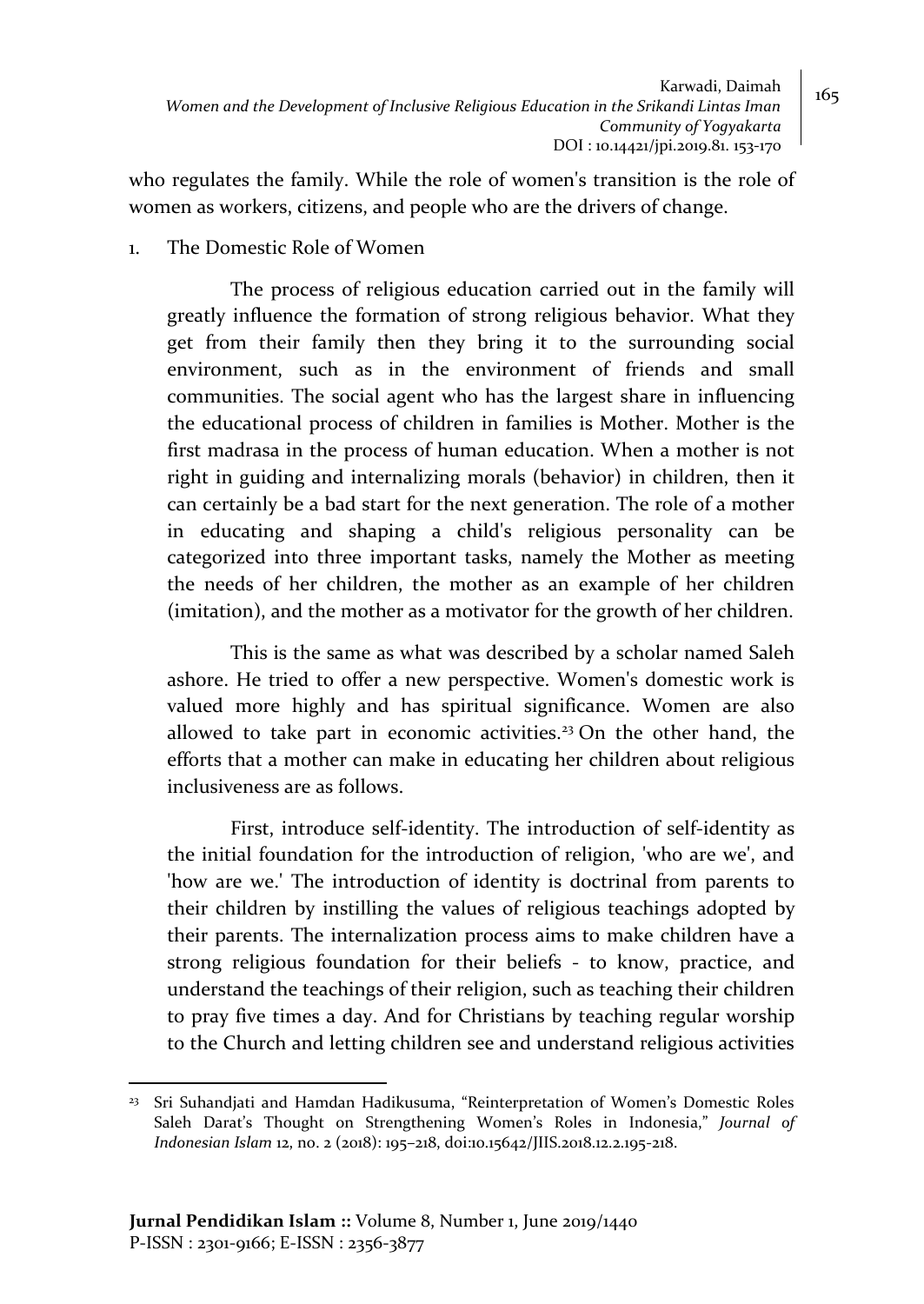*Women and the Development of Inclusive Religious Education in the Srikandi Lintas Iman Community of Yogyakarta* DOI : 10.14421/jpi.2019.81. 153-170

as a natural part of life. They introduce the ritual values of their religion as well as provide an understanding of the interpretation of these religious values in social life because a strong religious foundation will be able to form attitudes that show caring behavior to other people who are different from it.

Second, introduce differences. Introducing differences aims to provide knowledge to children about the plurality that exists in society. There are differences in religion, ethnicity, race, culture, and language that exist in the environment around children who have the potential to encounter. So the child can see differences that exist outside of him. For example - like what Nina Mariana did - parents send their children to public schools. In public schools, children will find many new things that he had never known in the family environment, such as the differences in religion and culture. Children from Muslim families will know and make friends with children from Christian, Buddhist, Hindu, or Confucian families. Cultural differences, such as how to speak and how to behave. This will make the child experience doubt, so here the importance of strengthening the identity of a mother as the social agent closest to the child.

Third, interact with others. After the child gets experience about plurality in society, then the child is convinced to be able to interact with others - differences with others in their acknowledgment of being. In this case, a mother needs to give concrete experiences to children in social interaction. Mothers as role models or 'models' of child imitation will shape the behavior of children as their mothers do. The child will always see and follow the behavior of his mother, who later he applied in social life. So that the formation of that attitude is not only through words but also in the form of actions, namely educating children through behavior. If a mother behaves socially well in the life of a religious community without distinguishing between ethnicity, religion, and race, a child will also emulate that behavior, and vice versa.

### 2. The Role of Women's Transition in Religious Social Life

Apart from being an important agent in the dissemination of religious values to their children, women have important roles in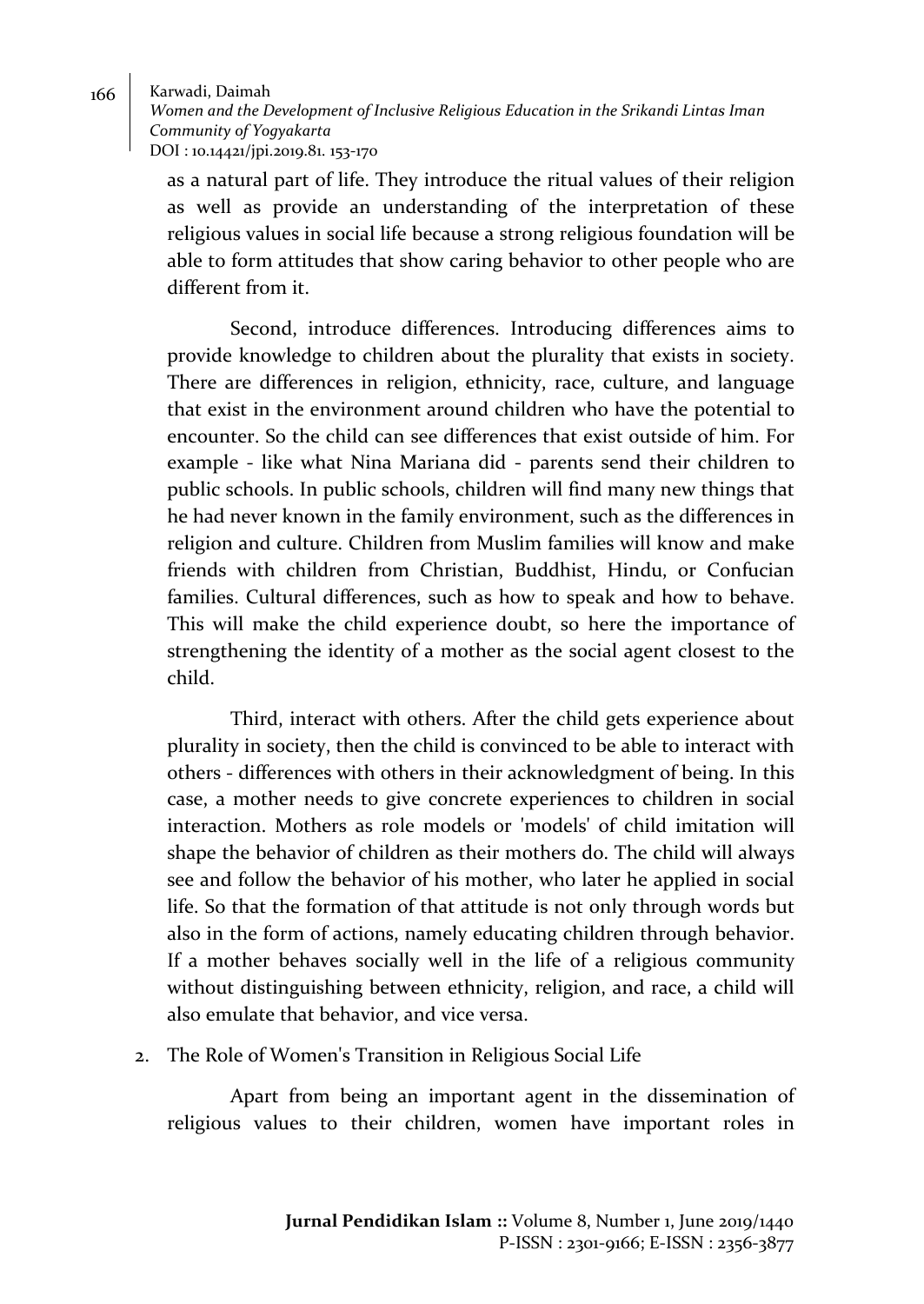Karwadi, Daimah  $\Big| 167$ *Women and the Development of Inclusive Religious Education in the Srikandi Lintas Iman Community of Yogyakarta* DOI : 10.14421/jpi.2019.81. 153-170

religious institutions, which further contribute to the dissemination of inclusive religion. Inclusive religious education is expected to develop insights and beliefs on the religion it adopts, socially, culturally, ideologically, politically, economically, and defense and security appropriately and correctly, to bring progress to individuals, families, communities, and countries to achieve a civil society based on values the sacred values of religion and culture by respecting differences among social societies.

Srikandi Lintas Iman, as an independent social institution in the education process, cannot be seen comprehensively. This means that substantially, Srikandi Lintas Iman has not been optimal in spreading inclusive values in the wider community. This is because Srikandi Lintas Iman is not a dependent community that has a vision and mission that is recognized by the state - such as the Ministry of Religion. Srikandi Lintas Iman is a women's community that seeks to sow peace through its activities.

The activity carried out by Srikandi Lintas Iman aims to spread the seeds of inclusiveness. Aside from being programmed by the Community, members of the Srikandi Lintas Iman also carry out the inclusiveness in their daily lives, both in the world of work and in the activities of community organizations outside of the Cross of Faith. Not infrequently those who follow religious organizations and also interfaith, for example, Islamic religious organizations include Fatayat NU, 'Aisyiyah Muhammadiyah, and Jemaat Ahmadiyah Indonesia (JAI).

Also, Islamic students are not infrequently involved in Islamic organizations in their respective universities PMII (Pergerakan Mahasiswa Islam Indonesia), HMI (Himpunan Mahasiswa Islam), IMM (Ikatan Mahasiswa Muhammadiyah), KAMMI (Kesatuan Aksi Mahasiswa Muslim Indonesia). From Christian religious organizations include Persatuan Gereja-gereja in Indonesia (PGI), Orang Muda Katolik (OMK), and parishes in their respective regions. Confucius organization is Majelis Tinggi Agama Khonghucu Indonesia (MATAKIN), religious organization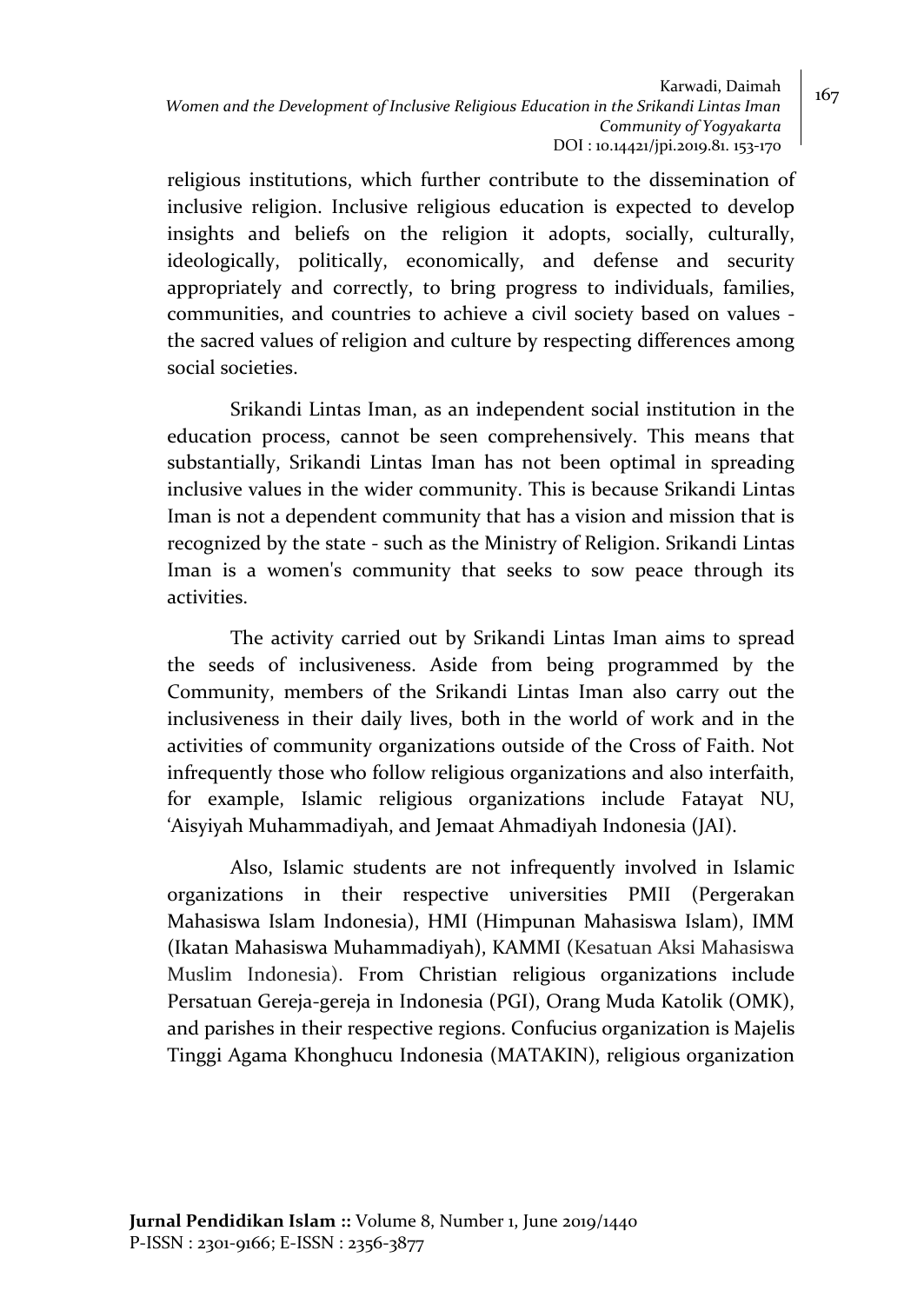*Women and the Development of Inclusive Religious Education in the Srikandi Lintas Iman Community of Yogyakarta* DOI : 10.14421/jpi.2019.81. 153-170

Baha'I, Penghayat and many other religious organizations participated by members Srikandi Lintas Iman. 24

# **Conclusion**

Inclusive religious education in the Srikandi Lintas Iman Yogyakarta Community is an implementation of universal religious values that include humanism and democracy, namely the values of pluralism, justice, equality, doing good to others, as well as honesty that is manifested in activities in social life. Universal values of religion that are able to accept the perspectives and understandings of other religions and have aqeedah (hablum minnallah) and muamalah (hablum min an-nas). With these universal values, it is expected to eliminate stereotypes, selfish views, and individualism and exclusivity among members of the Srikandi Lintas Iman Yogyakarta Community. The implementation of inclusive religious education can be classified by the authors into 3 groups, namely religious studies, interfaith dialogue, and interfaith cooperation. The role of women in the development of inclusive religious education in the Srikandi Lintas Iman Yogyakarta Community includes the domestic role of the family and the transition role of social and religious communities. In the domestic sphere, women become the main reproducers of the piety and religiosity of children in the family, while in the realm of community transition, women become agents of social change that are able to show the values of inclusive religious education through their daily activities in society.

# **References**

- Ahdiah, Indah. "Peran-Peran Perempuan Dalam Masyarakat." Ahdiah, Indah. "Peran-Peran Perempuan Dalam Masyarakat." Jurnal Academica Fisip Untad 5, No. 4 (2013).Jurnal Academica Fisip Untad 5, no. 4  $(2013).$
- Ancok, Djamaludin. Psikologi Islam : Solusi Islam Atas Problem-Problem Psikologi. Yogyakarta: Pustaka Pelajar, 1995.
- Elihami. "The Challenge of Religious Education in Indonesia Multiculturalism." *Journal of Education and Human Development* 5, no. 4 (2016).

 $\overline{a}$ <sup>24</sup> Interview with Wiwin Siti Aminah Rohmiyati, "Staff of Srikandi Lintas Iman" (2018).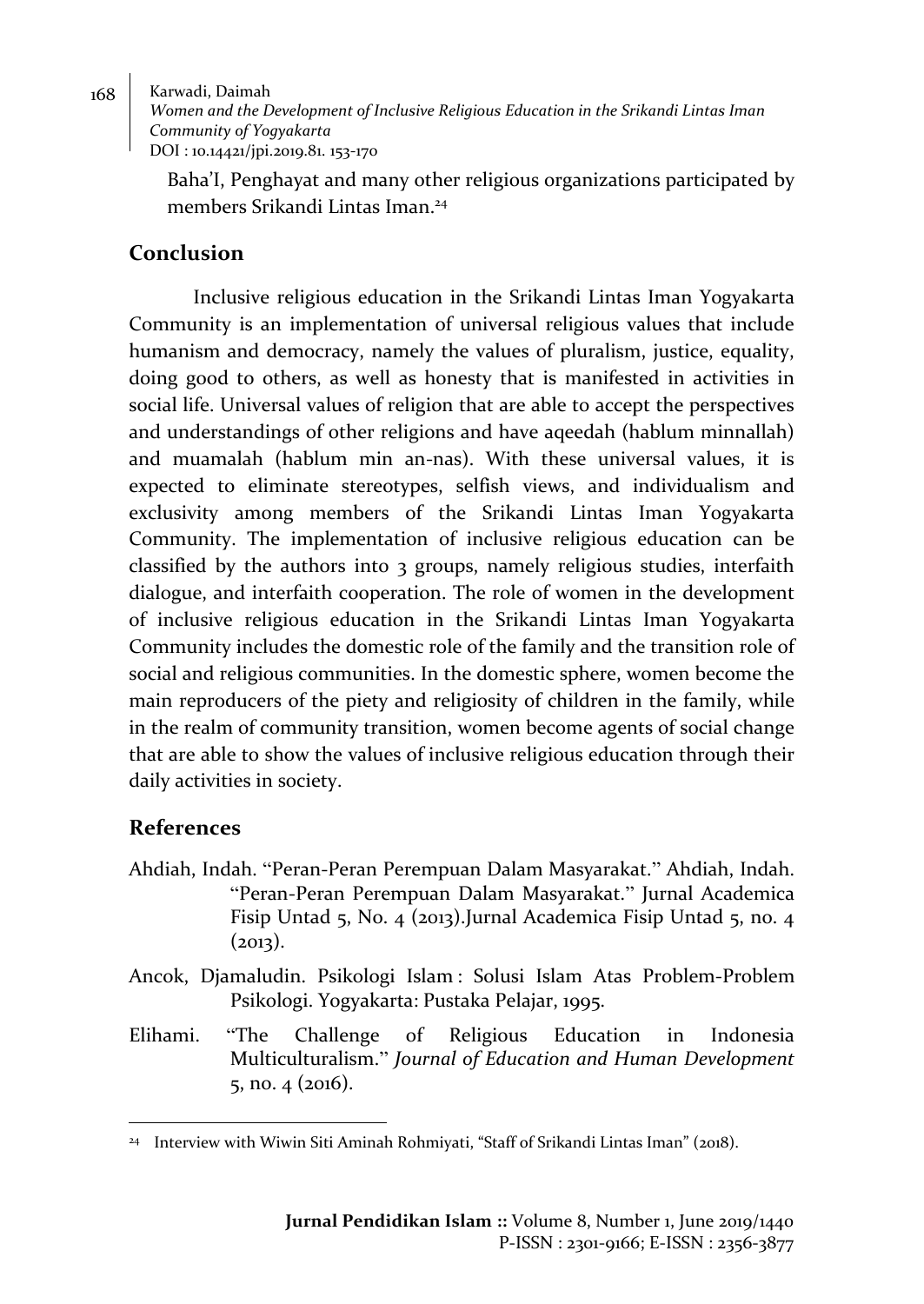Karwadi, Daimah  $\Big|$  169 *Women and the Development of Inclusive Religious Education in the Srikandi Lintas Iman Community of Yogyakarta* DOI : 10.14421/jpi.2019.81. 153-170

- Fakih, Mansour. *Analisis Gender& Transmormasi Sosial*. Yogyakarta: Pustaka Pelajar, 1996.
- Fatima, Anam. "Representations of Women' s Role in Pakistan: A Critical Analysis through Drama Serials." *Journal of International Women's Studies* 20, no. 3 (2019).
- Fikriyati, Wening. "Head Officer." 2018.
- G. Amarjit Sharma. "Politics of the Informal: Women's Associational Life and Public Space in the Hills of Manipur - PRIO." *Economic and Political Weekly* 53, no. 8 (2018): 48–55.
- Hakim, Lutfi Lukman. "Demokrasi Dalam Piagam Madinah." In *Demokrasi Madinah: Model Demokrasi Cara Rasulullah*. Jakarta: Republika, 2003.
- Hasan, Nor. "Agama Dan Kekuasaan Politik Negara." *KARSA: Jurnal Sosial Dan Budaya Keislaman* 22, no. 2 (March 12, 2015): 260. doi:10.19105/karsa.v22i2.532.
- Knitter, F, Paul. One Earth Many Religion: Multifaith Dialogue & Global Responsibility. Jakarta: Gunung Mulia, 2003.
- Madjid, Nurcholis. *Islam, Doktrin Dan Peradaban*. Jakarta: Yayasan Wakaf Paramadina, 1992.
- Rohmiyati, Wiwin Siti Aminah. "Staff of Srikandi Lintas Iman." 2018.
- Rosyidi, Imron. Pendidikan Berparadigma Inklusif : Upaya Memadukan Pengokohan Akidah Dengan Pengambangan Sikap Toleransi Dan Kerukunan. Malang: UIN Malang Press, 2009.

Safitri, Nofa. "At Sanata Dharma Library." 2018.

- Sarapung, Elga. "Pelatihan Kader Perdamaian Pemuda Gereja, Pemuda Lintas Iman Dan Budaya Di DIY," 2019.
- Srikandi Lintas Iman. "Profil Srikandi Lintas Iman Yogyakarta Srikandi Lintas Iman," 2017.
- Suhandjati, Sri, and Hamdan Hadikusuma. "Reinterpretation of Women's Domestic Roles Saleh Darat's Thought on Strengthening Women's Roles in Indonesia." *Journal of Indonesian Islam* 12, no. 2 (2018): 195–218. doi:10.15642/JIIS.2018.12.2.195-218.